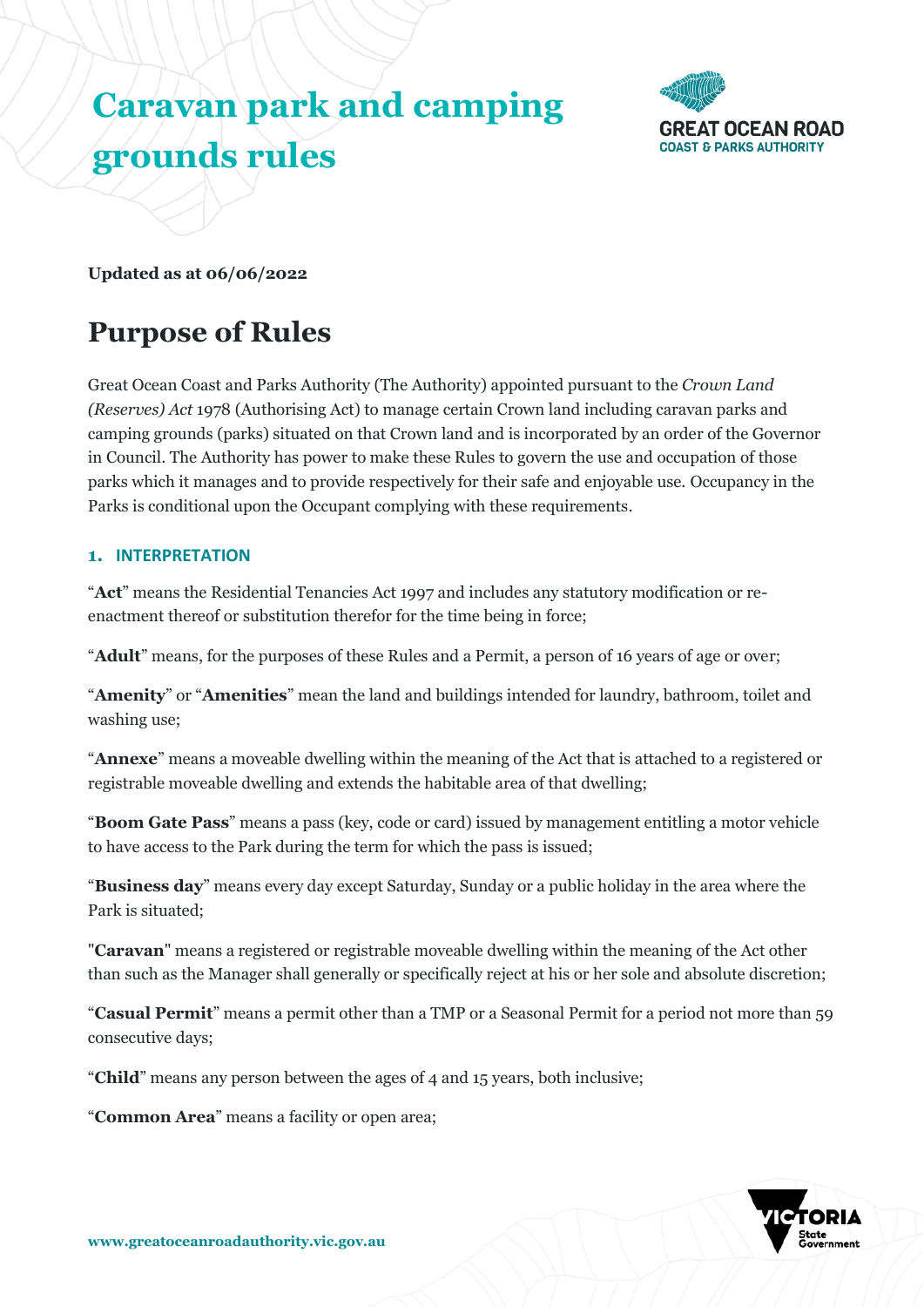"**Facilities**" means the land or buildings in the Park intended for use for storage space, car parking, laundry, cooking, garbage storage, disposal facilities, bathroom, toilet and washing facilities, appliances for heating or cooling, communications facilities, or outhouses;

"**The Authority**" means Great Ocean Road Coast and Parks Authority and, where the context so admits, includes the Manager and any Officer;

"**Ground Cover**" means a breathable material used to cover, by direct contact, a small portion of the ground of a site external to a caravan, annexe or tent, and does not include carpet;

"**Guests**" means all occupants and temporary occupants of the Park;

"**Infant**" means any person up to and including 3 years of age;

"**Manager**" means the Manager of the Park and his or her delegated representative or delegated representatives;

"**Management**" means an Officer or Officers exercising his, her or their delegated authority to perform a function or make a decision in respect of the management of a Park;

"**Motor Vehicle**" means a motor vehicle as defined in section 3 of the Road Safety Act 2001;

"**Occupant**" means a person named as such in a Permit;

"**Officer**" means an Officer appointed by The Authority and includes the Manager;

"**Open area**" means any space in the Park intended for use as a recreational area, lawn, or for common use by Guests and their Visitors other than a Facility;

"**Park**" means the caravan park for which a Permit is granted as specified in the Schedule of that Permit;

"**Period**" means the term for which a Permit is granted, as specified in the Schedule of that Permit;

"**Permit**" means the right contained in a permit document for the occupants named in it to occupy a site for the Period and on the terms specified in the Permit including the use, in common with others, of common areas. A permit is neither transferable nor useable by anyone other than an occupant named in it;

"**Permit Holder**" means the occupant who enters into a Permit with The Authority in respect of a site;

"**Regulations**" means the regulations made under the Act for the time being in force;

"**Rent**" means the permit fee payable for the use of a site;

"**Rules**" mean these Rules as amended from time to time;

"**Schedule**" means the Schedule to a Permit;

"**Seasonal Permit**" means a permit for a term of not less than 2 months nor more than 6 months as The Authority shall from time to time determine, and may determine on the basis of seasons of the year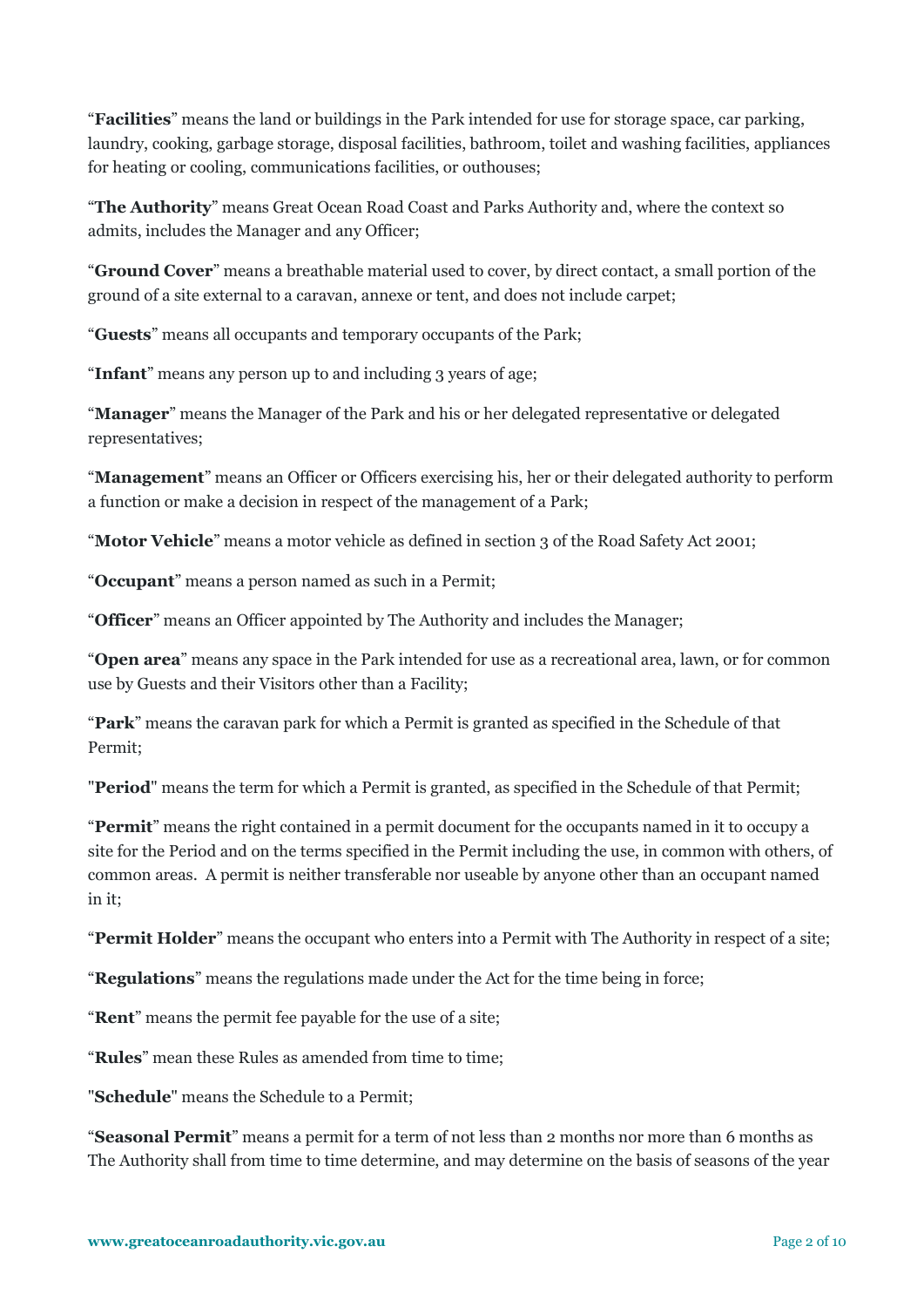which permits the Permit Holder to install a caravan and annex for the period of that Seasonal Permit, and which the Permit Holder may use for not more than 59 consecutive days nor more than 80 days in total during the Period;

"**Service Charge**" means a charge in respect of a service supplied to a site and separately metered;

"**Site**" means a site in the Park the boundaries of which, in the event of any dispute, shall be fixed by The Authority in its sole and absolute discretion;

"**Special event**" means an event occurring in the Park which the Manager deems to be special;

"**Temporary Occupant**" means a visitor who is permitted to remain in the Park under the provisions of Rule 41 for so long as he or she is permitted to so remain;

"**Trailer**" means a trailer within the meaning of the Road Safety Act 1986;

"**Twelve Month Permit**" or "TMP" means a permit for a period of twelve months which permits a Permit Holder to install a caravan and rigid annexe for the period of that Twelve Month Permit and which the Permit Holder may use for not more than 59 consecutive days nor more than 180 days in total during the Period;

"**Vehicle**" includes but is not limited to motor vehicles, trailers, boats and watercraft of all descriptions, and The Authority reserves the right at its sole discretion and either generally or specifically to determine what constitutes a vehicle for the purposes of these Rules and any Permit;

"**Visitor**" includes a person who, in the opinion of an Officer, has entered the Park apparently for the purpose of visiting an occupant or who is on or in the near vicinity of a site and apparently visiting that site or one or more of the occupants of that site.

# **2. ALCOHOL**

Alcohol may be consumed on a site but not on common areas unless approved by the Manager, who may make limited exceptions to this rule for special events.

# **3. AMENITY BLOCK KEYS**

A cash deposit may be charged for each Amenity Block Key. Only the Permit Holder will be issued with an Amenity Block Key. Amenity Block Keys must be returned to the Park office for the deposit to be refunded.

# **4. AMENITIES**

- 4.1 Infants and children under 7 years of age must be accompanied by an adult when using amenities.
- 4.2 Laundry sinks must not be used as baths;
- 4.3 Laundry or bathroom sinks must not be used for washing dishes;
- 4.4 Cleaning of fish is not permitted in any amenity;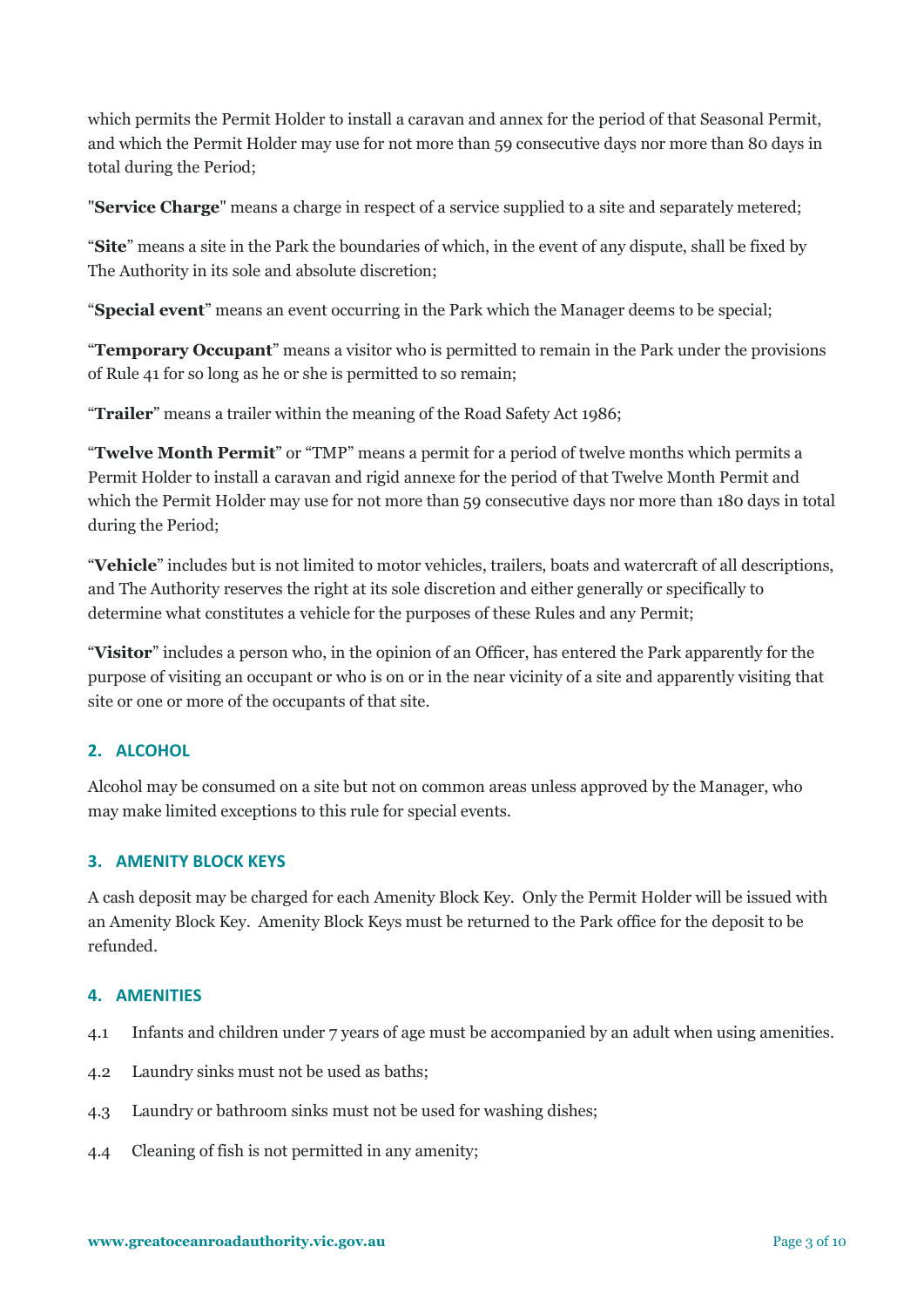- 4.5 Washing of wetsuits in showers is not permitted in any amenity;
- 4.6 Amenities are closed during cleaning. This will be communicated by signage at the entrance;
- 4.7 Smoking is not permitted in any amenity.

#### **5. ANNEXES AND SIMILAR STRUCTURES**

One annexe or similar structure is permitted per site. The maximum permitted width of an annexe or similar structure is 3.6 metres and its length must not extend beyond the rear of the caravan body (exclusive of guys ropes and tie downs) (inclusive of guy ropes and tie downs). (See also Rule 21 – Gazebos, Shade Structures, etc.)

#### **6. ANIMALS**

Animals, including pets and domestic birds, are not permitted in the Park unless exempted. All exemption provisions, if any, are shown on the park website.

#### **7. BARBEQUES AND FIRES**

Fires and solid fuel barbeques, including heat bead and 'kettle' type units, are not permitted in the Park at any time. Portable gas BBQ's and cook tops are permitted. Users must observe all relevant safety clearances and use requirements at all times.

#### **8. BEHAVIOUR**

Excessive noise, unruly behaviour, bad language, unreasonable disturbance or any other conduct which disturbs the peaceful and quiet enjoyment of any site by its occupants, Park staff or the Manager will not be tolerated at any time. Park quiet time is 10:00 pm to 7:00 am. The Manager may make limited exceptions to this rule for special events.

# **9. BICYCLES / ROLLER BLADES / SKATEBOARDS / SCOOTERS**

Bicycles, roller blades, skateboards, scooters and similar equipment may be used during daylight hours otherwise than at the Park entry, exit or facilities areas. Users must wear safety helmets at all times. (See also Rule 37 – Speed Limits).

#### **10. BOOM GATE OPERATION**

If the Park has a boom gate, the Manager may issue one Boom Gate Pass to the Permit Holder which will allow the parking on the site of a specified motor vehicle. Boom Gate Passes will only be issued to the Permit Holder, who may be requested to provide identification prior to issue. No motor vehicle may enter the Park without a Boom Gate Pass.

#### **11. CARAVANS**

Every Caravan in the Park must at all times be: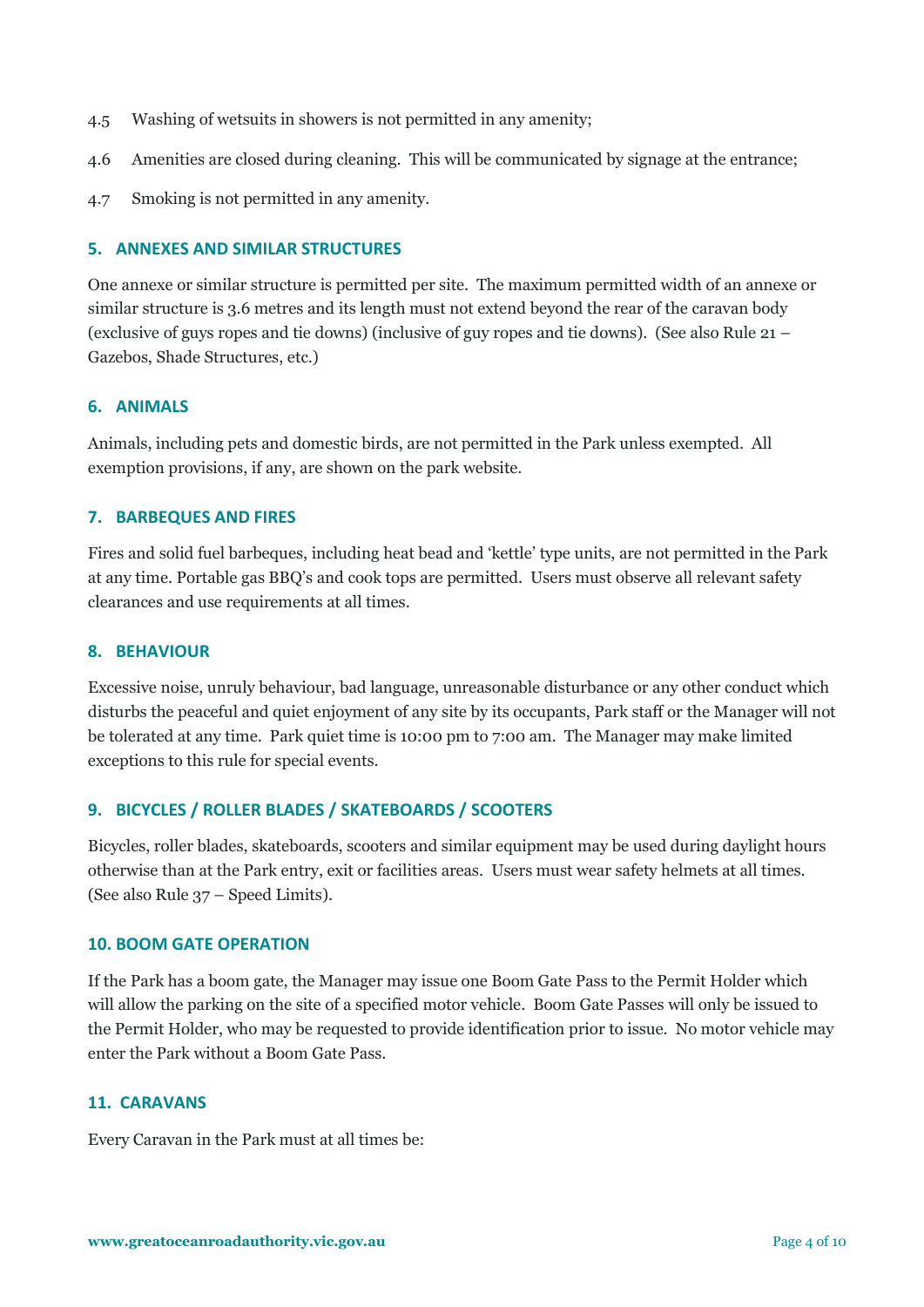11.1 registered (Seasonal Permits or TMP only) and insured for Public Liability risk with a Certificate of Currency provided upon request;

11.2 in a sound structural and mechanical condition with all exterior cladding, glass, Perspex, canvas and fly wire completely whole and without cracks tears or other damage to the Manager's reasonable satisfaction;

11.3 fitted with wheels that are inflated and appropriate to the Caravan;

11.4 capable of being moved within 24 hours (caravan and annexe);

11.5 fitted with a drawbar and coupling hitch properly attached and useable; (unless engineered to be removed)

11.6 parked with the drawbar facing the nearest Park road unless otherwise directed by an Officer;

11.7 not more than eight (8) metres in length (measured from tip of drawbar to rear of caravan); or at m managers discretion

11.8 fitted with the following, which must be in working order:

11.8.1 at least one mains powered smoke alarm with a battery back-up power supply; and 10 year lithium battery photo and electric smoke detector photo to be supplied and

11.8.2at least one fire extinguisher.

# **12. CLOTHESLINES**

# *Subject to managers approval*

A small sized clothesline may be erected on a site, within its boundaries, not attached to or impacting trees or other vegetation and not causing any access or safety hazard or unreasonable impact on the aesthetics of the Park. Clotheslines must be erected appropriately and securely when in use and packed away when the site is unoccupied overnight.

# **13. ELECTRICITY AND ELECTRICAL APPLIANCES**

All electrical appliances must be contained and stored within the caravan, annexe or tent when not in use. Any extension or supply lead must be arranged so as not to obstruct or endanger persons walking in the vicinity of the site. Every lead must be located where it will not be subject to mechanical damage or provided with suitable protection against it and from damage by high winds. All leads must be above ground, using power head extension poles where supplied or other means.

Connections to power heads must be by a single length of 15 amp double insulated extension lead. Leads must be tested, using either the Park or another registered service, and carry a current compliance tag (not more than 12 months old). Electricity must be switched off at the power head when a site is unoccupied overnight. (See also Rule 23 – Lighting).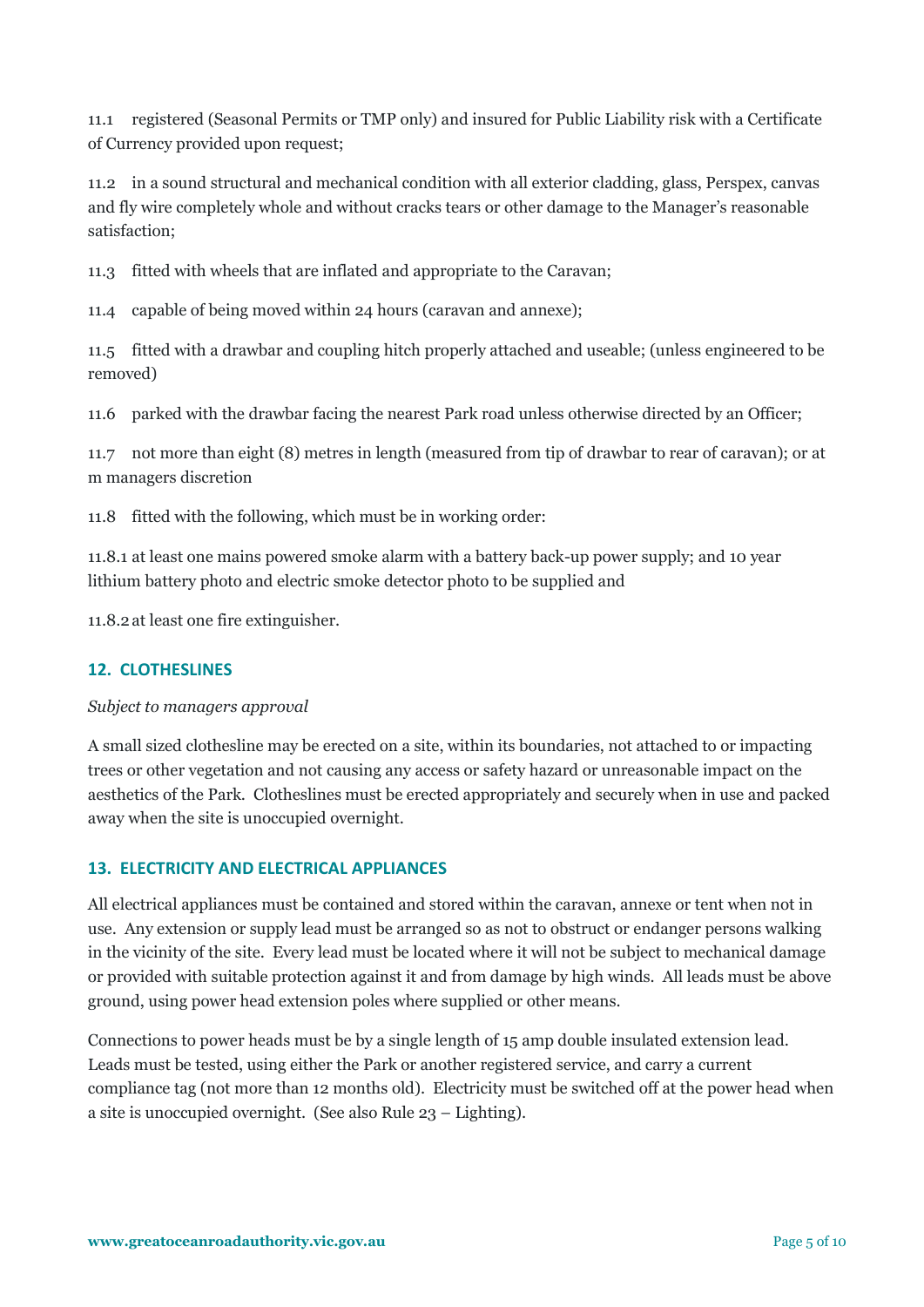#### **14. EMERGENCIES**

Guests should familiarise themselves with the Park Emergency Management Procedures and Evacuation Plans. These can be viewed in the Park office or in amenity blocks. The emergency phone numbers for the parks are: Torquay – (03) 5261 2496; Anglesea – (03) 5295 1990. Lorne – (03) 5289 1382; Wye – (03) 5289 0412; Kennett River – (03) 5289 0272; Skenes Creek – (03) 5237 6162; Marengo – (03) 5237 6162; Apollo Bay – (03) 5237 6577.

#### **15. FENCES**

No fencing is permitted within the Park. A small 'infant play pen' (approx. 2m wide x 2m long x 0.5m high) may be erected on a site when infants are present but must be removed when the site is unoccupied overnight.

#### **16. FIREARMS AND OTHER DANGEROUS ITEMS**

Guns, rifles, longbows, crossbows, spear guns or other weaponry, poisons, traps and snares are not permitted within the Park. Spear guns and knives, etc. used for fishing are permitted but must be securely and safely stored when not in use.

#### **17. FIRE BANS**

All guests must comply with all conditions of any fire ban or restriction declared for the area in which the Park is situated.

#### **18. FIREWORKS**

Fireworks are not permitted in the Park, on the beach or in any other areas.

#### **19. GARBAGE**

Domestic garbage must be disposed of in a bin. Domestic garbage and Recycling Bins are located throughout the Park. Bins must not be removed from their locations. Permit Holders are responsible for the removal from the Park of their non-domestic garbage and all hard rubbish that cannot be disposed of in a garbage bin.

#### **20. GAS AND LPG**

LPG equipment must be installed and maintained in accordance with legal requirements. The gas supply must be shut off at the bottle when the site is unoccupied overnight. All gas bottles must be in a safe condition and within the 10 year test period.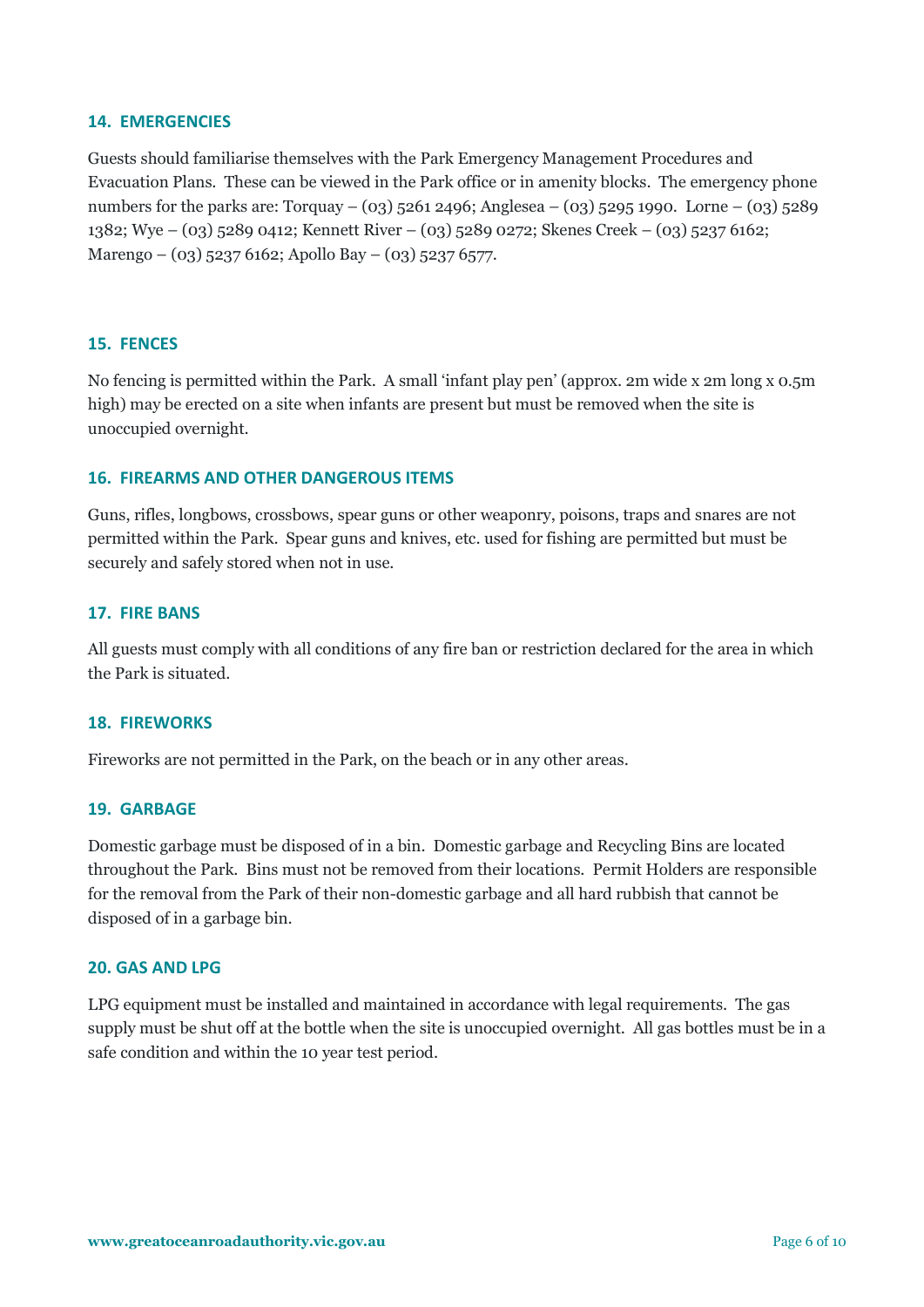#### **21. GAZEBOS, SHADE STRUCTURES, ETC.**

A single gazebo or similar open sided shade structure may be erected on each site. Gazebos and shade structures must be fully dismantled and stored inside the caravan, annexe, tent or trailer when the site is unoccupied overnight. (See also Rule 5 – Annexes and similar structures).

#### **22. GROUND COVERS**

Only ground covers as defined in Rule 1 are permitted. In the case of any doubt as to compliance with Rule 1, the matter must be referred to an Officer whose decision will be final.

#### **23. LIGHTING**

One appropriately sized and located light external to the caravan, annexe, tent, etc. is permitted on each site. All other extremal lighting is prohibited. Any lighting that unreasonably affects other guests and in particular neighbouring sites is prohibited. External lighting and power points must be weather resistant rated. Guests are encouraged to use energy efficient globes and appliances. Lights must not be hung from trees.

#### **24. MAIL AND MESSAGES**

Mail and messages may be held at the Park office for collection by guests.

#### **25. NON COMPLIANCE WITH RULES**

A breach of any Park Rule is a breach of the conditions of the Permit and may result in the cancellation of the Permit.

#### **26. PARK SECURITY**

Security officers and Park staff patrol the Park. For any assistance, guests can telephone the park's emergency after hours' phone number: Torquay – 0417 550 539; Lorne – 0419 531 773.

#### **27. PLAYGROUNDS**

Playgrounds are provided for infants and younger children and may be used during daylight hours only. Use of playgrounds is at the user's risk. No ball games are permitted within these areas.

#### **28. PRIVATE WASHING MACHINES**

The use on a site of washing machines is prohibited.

#### **29. PROOF OF AGE**

The Manager reserves the right to require proof of the age of any occupant or prospective occupant and to specify what is an acceptable proof of age. The Manager's decision as to the age of a person is final and binding. No Permit will be issued otherwise than to a person who is at least 18 years of age. Personal identification must be provided by all applicants.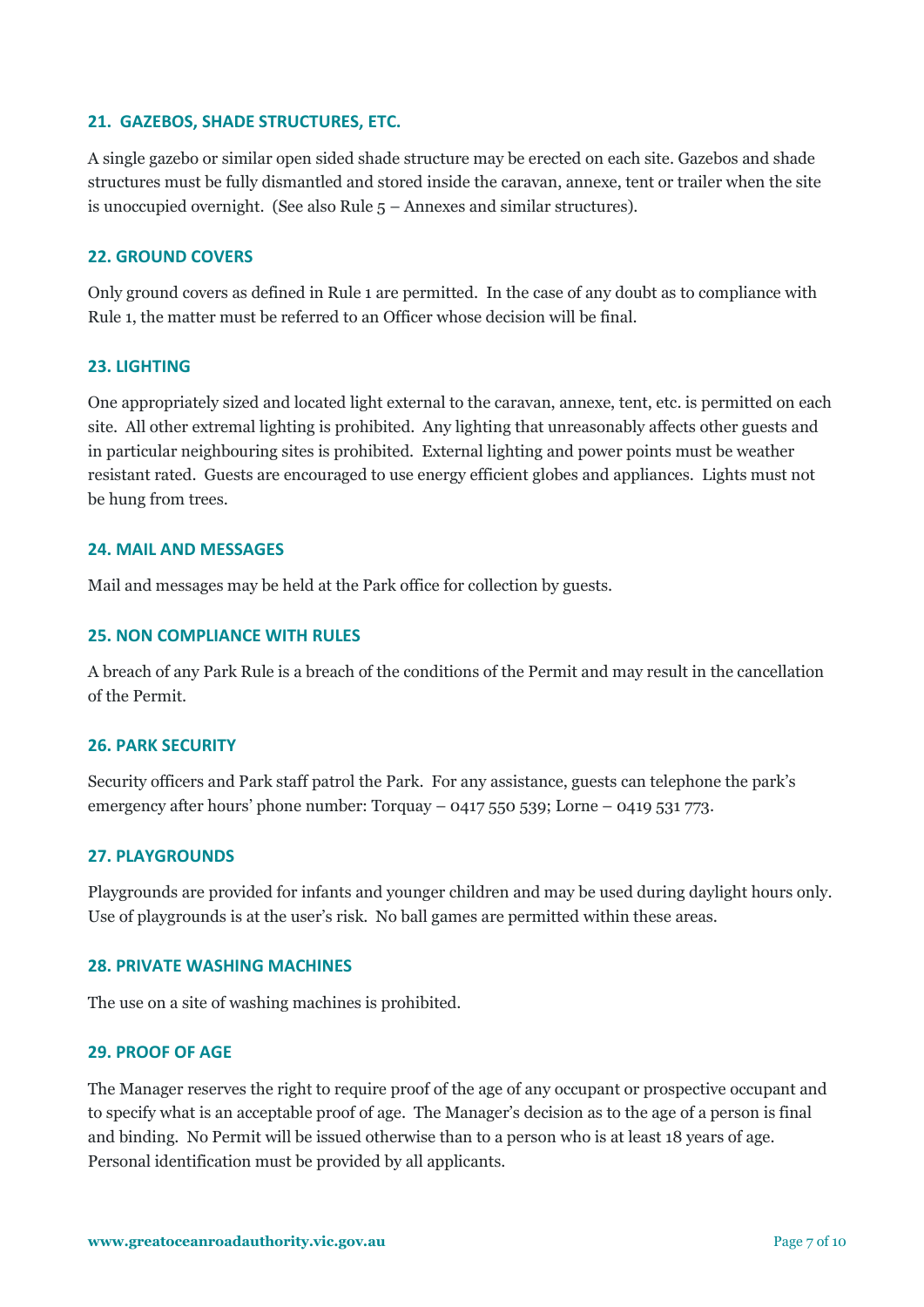#### **30. PROPERTY STORAGE**

Guests should ensure that their property and valuables are stored securely at all times. No excess property is to be stored under the van or annexe.

#### **31. RULES**

The Authority reserves the right to revoke, cancel or vary these Rules at any time and without giving prior or subsequent notice thereof to any person. Updated Rules will be available on The Authority website and on the notice board at the Park office.

#### **32. SECURITY BOND**

The Permit Holder may, before a permit is issued, be required to pay a security bond for which a receipt will be given. A security bond is refundable at the conclusion of the Period subject to any claim by The Authority for:

- 32.1 unpaid rent, fees or charges;
- 32.2 damage to any property owned or managed by The Authority;
- 32.3 cleaning the site or onsite accommodation occupied under the Permit;
- 32.4 cost of replacing any lost or destroyed ancillary property; or
- 32.5 costs to The Authority resulting from the behaviour of any Occupant or Occupants.

#### **33. SITE MAINTENANCE**

The Permit Holder must keep the site and all structures on it in a clean, tidy and safe condition at all times.

#### **34. SITE OCCUPANCY**

Not more than six (6) occupants (of whom not more than 4 are adults), including children (but excluding infants) may occupy any site and at least one such occupant must be over the age of 18 years. Sufficient berths must be provided in the caravan, annex or tent for all Occupants. All vehicles, tents, caravans (including drawbars and drawbar covers), annexes, guy ropes, and any other property of the Guests must be contained within the site boundaries as defined by the Manager and which may at the Manager's discretion be altered at any time without notice. (See also Rule 41 – Visitors).

#### **35. SITE OCCUPANCY – COURTESY AND RESPONSIBILITY**

Access through occupied sites is restricted to the Occupants of that site.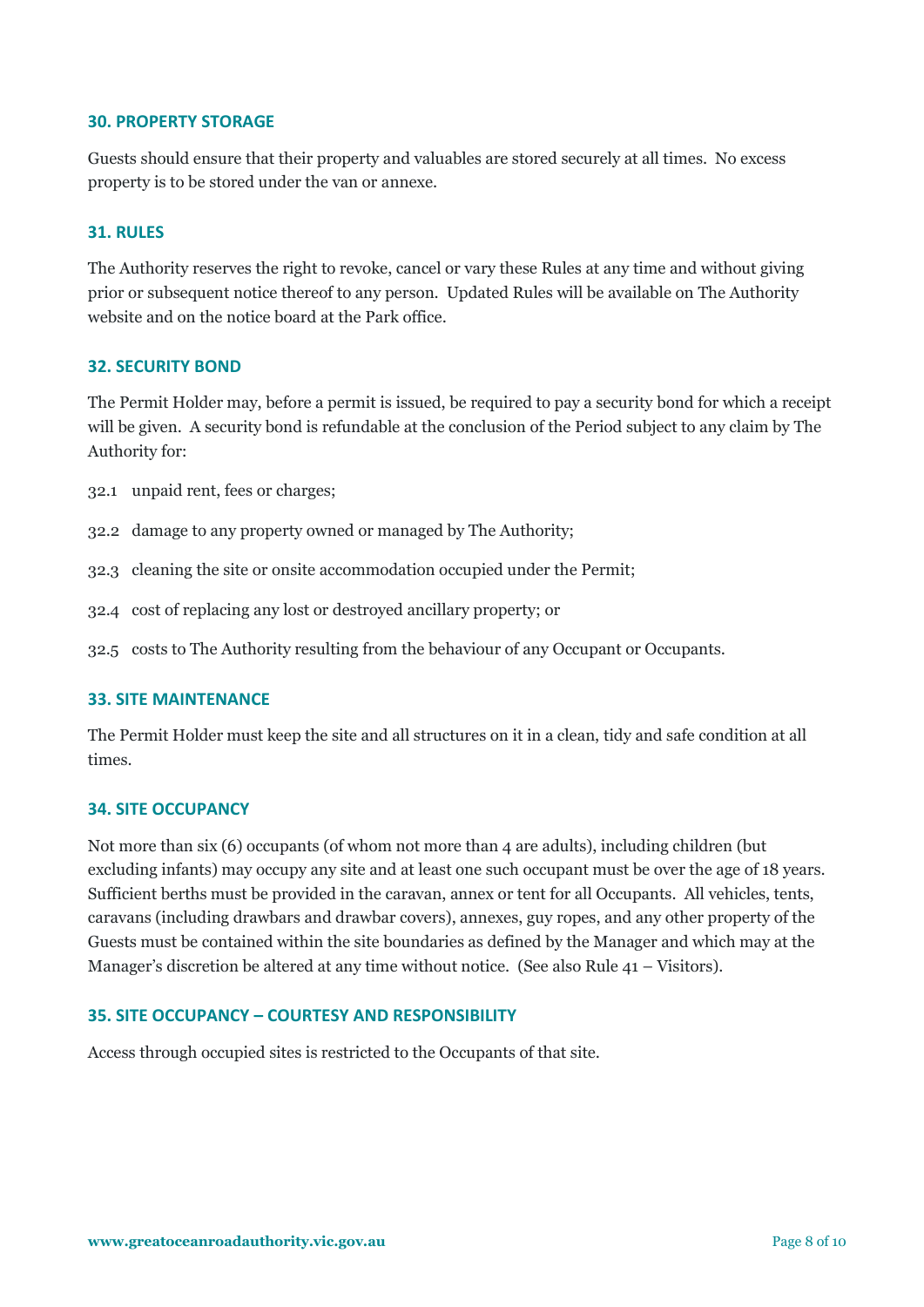#### **36. SOIL DISTURBANCE**

Occupants must not dig holes or trenches or disturb the soil to a depth in excess of 100mm, other than by driving in tent pegs, without the Manager's prior approval. The existence of Aboriginal Heritage items must be reported to the Manager and their presence left undisturbed.

#### **37. SPEED LIMITS**

Vehicles, bicycles, skateboards, roller blades, scooters and similar equipment must not travel at more than 5 kph (e.g. walking pace) within the Park boundaries.

#### **38. SUB-LETTING**

Sub-licensing of any site, caravan, annexe, tent, cabin or unit is prohibited.

#### **39. VEGETATION**

The growing of any flora, except grass or plants supplied or approved by the Manager, is prohibited. Guests must not damage, prune, lop or trim any existing trees, plants and vegetation in any way nor introduce any seed, grass, tree, shrub, fern or other new potted plant in the Park.

#### **40. VEHICLES**

*Subject to Peak period & other exclusion times*

- Two vehicles per permit, including a maximum of one car, are permitted in the Park.
- An additional vehicle, including a car, per permit may be permitted to enter the Park, subject to prior approval by the Manager.
- An additional vehicle charge applies.
- Each vehicle must be registered with the Park office prior to entering the Park.
- All vehicles must be parked within the boundaries of the site to which they are registered.
- Vehicles which cannot fit within the one site boundary are required to be removed from the Park.
- Vehicles exceeding three (3) tonnes are not permitted in the Park without prior approval by the Manager.
- The Manager reserves the right to refuse any Vehicle entry to the Park.
- Motorised recreational scooters and other similar unregistered motorised vehicles, other than motorised wheel chairs or other mobility devices, are prohibited within the Park. (See also Rule 10 – Boom Gate Operation.)